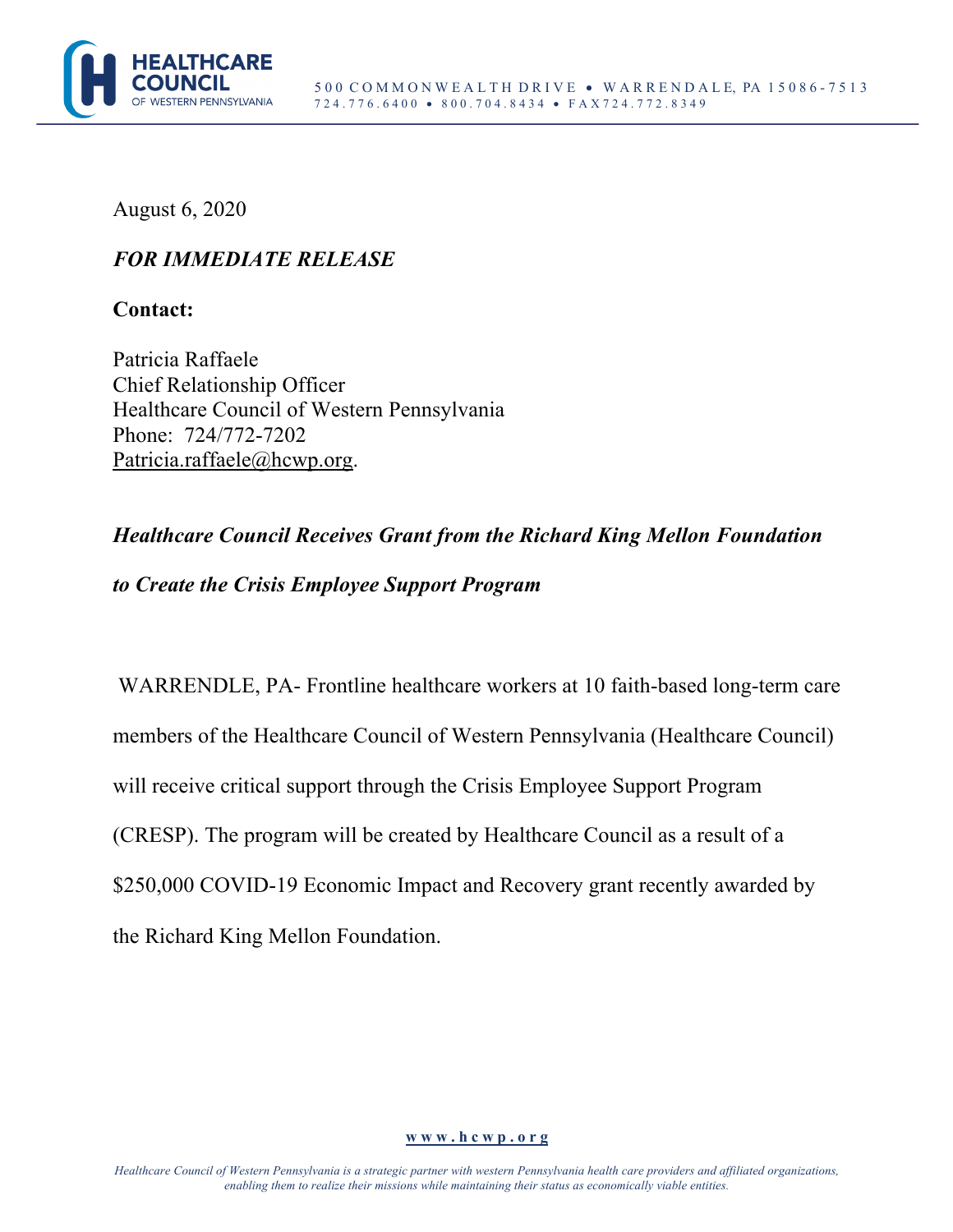CRESP will provide essential services to approximately 10,000 frontline healthcare workers in three areas: work/life support; financial support and mental/behavioral health support.

"The pandemic will continue to be present for the foreseeable future and it has created significant stressors on these employees" explained A.J. Harper, president of Healthcare Council. "The CRESP program is being created to provide access to basic human services to the most vulnerable frontline healthcare workers who care for the most vulnerable population in our region-the elderly," he said.

"We are deeply grateful to the Richard King Mellon Foundation for this funding, providing us the opportunity to create CRESP together with our members and partners," Harper said.

Sam Reiman, director of the Richard King Mellon Foundation, said, "Our long-term care centers have been particularly affected by this deadly virus, and the women and men who have cared so bravely for the residents of those centers deserve our full support. This creative and collaborative idea from the Healthcare Council will provide thousands of frontline healthcare workers with mental health support, financial support, and basic sustenance, to help them through this difficult time. This was an important idea that the Foundation was eager to support."

Healthcare Council will serve as the "hub" for the CRESP program and coordinate each program area with the leadership of its 9 faith-based long-term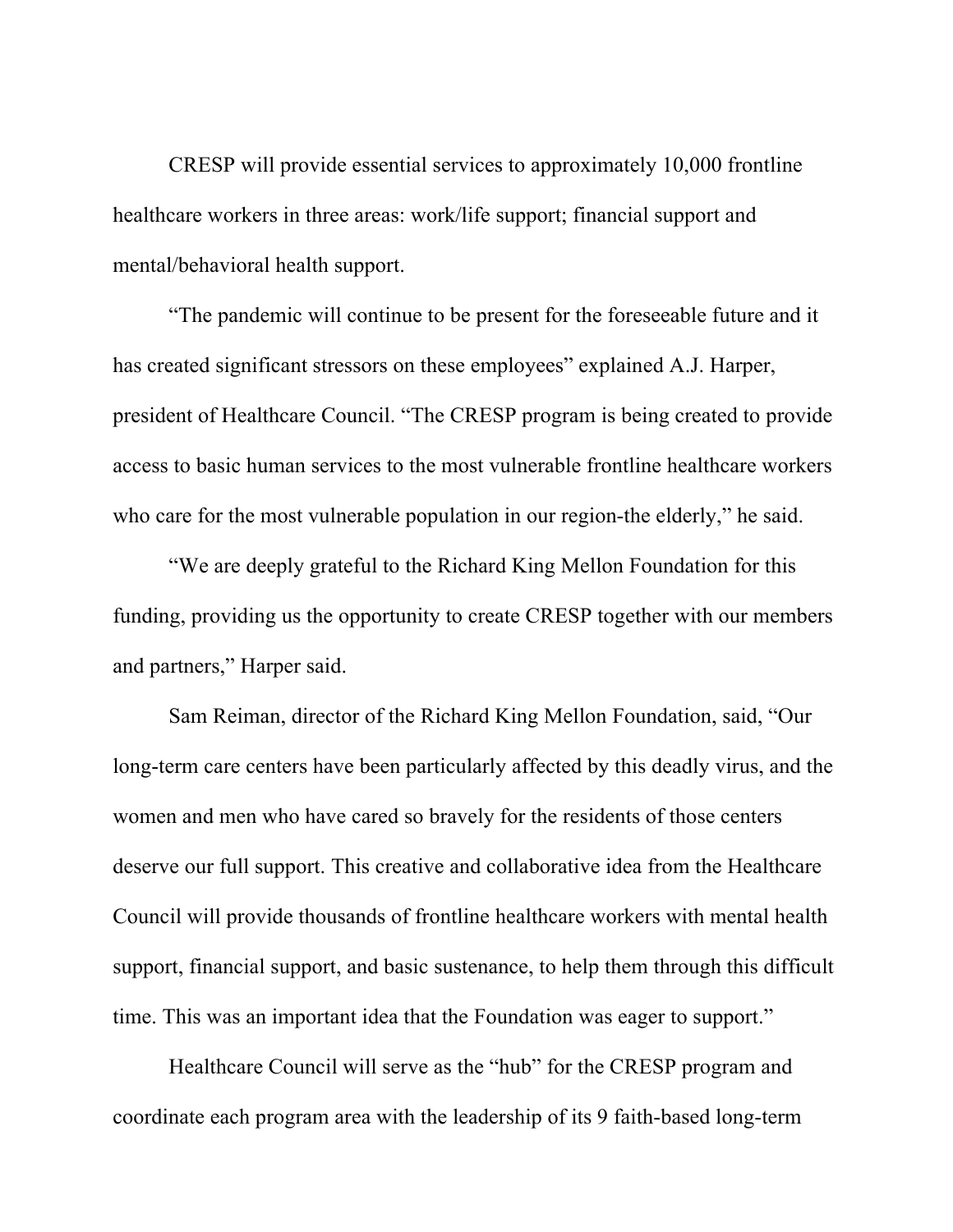care members. These 9 member organizations include: Baptist Homes Society, Bethlen Communities, Jewish Association on Aging; Lutheran SeniorLife, Presbyterian SeniorCare, Redstone Presbyterian SeniorCare, Reformed Presbyterian Home, St. Anne Home, and Vincentian Collaborative System.

CRESP is designed to provide support in three critical areas. The focus of the work/life area is to provide access to food with assistance from partners including CURA Food Services; Marburger Farm Dairy; Reinhart Food Service; The Food Trust; and The Greater Pittsburgh Community Food Bank. For the financial support area, Citizen's Bank will offer free online financial literacy classes. In the emotional/mental health area Pittsburgh Mercy will design a mental health assessment and share best clinical practices. Strategy Solutions, Inc., will conduct employee assessments and program evaluation.

Healthcare Council is a regional trade association representing a continuum of healthcare providers including hospitals; long-term acute care hospitals; specialty hospitals; long term care facilities, non-acute clinics; and intellectual/developmental disability providers in the 30-county area of western Pennsylvania, northern West Virginia, and eastern Ohio.

Healthcare Council serves as a neutral convening authority for professionals across the region and members work collaboratively to address common issues and concerns as well as share best practices.